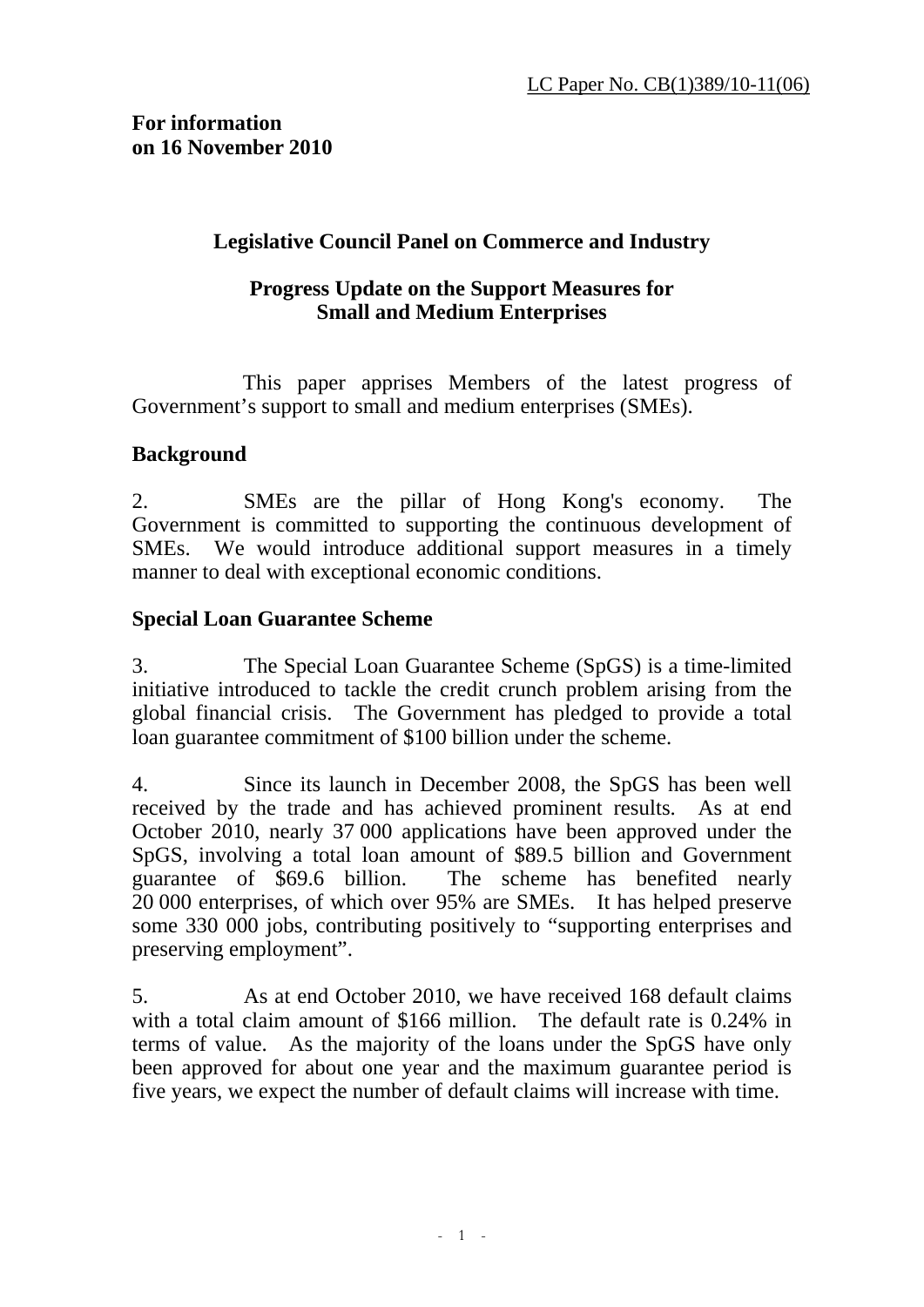6. The economic situation of Hong Kong has shown remarkable improvements in 2010. The financing and cashflow problems faced by enterprises have been largely relieved. The overall labour market has also been stabilised. As far as we understand, the situation in the credit market has by and large returned to the pre-crisis level. According to Hong Kong Monetary Authority's Half-yearly Monetary and Financial Stability Report published in September 2010, domestic loans returned to their pre-crisis peak in the first quarter and grew at a pace of 14% in the second quarter compared with a year earlier. Many SMEs also inform us that the lending environment has greatly improved. In fact, in recent months, there is also a reduction in the number of applications under the SpGS (see **Annex I** for details).

7. As the economy has significantly improved and the problem of credit crunch has been alleviated, the Financial Secretary announced in April this year that the SpGS would be extended for six months for the last time until 31 December 2010. In other words, we will no longer accept new SpGS applications from the participating lending institutions (PLIs) with effect from 1 January 2011, whereas applications received before that date will continue to be processed. After the closing of the application period, all approved loan guarantee will remain in force until expiry of their respective guarantee periods. The maximum guarantee period for each loan will be 60 months or up to 31 December 2015, whichever is earlier. The Trade and Industry Department (TID) has written to all PLIs in mid November, reminding them that the SpGS would soon be closed for applications and the PLIs should make preparation in good time. They should aim to finalise the details of loans with their potential clients well in advance and submit the applications to TID on or before 31 December 2010. TID will also remind the trade of the same through different channels.

## **SME Loan Guarantee Scheme**

8. The existing SME Loan Guarantee Scheme (SGS) will continue to operate and render assistance to SMEs in obtaining loans from PLIs. Under the SGS, the maximum amount of guarantee for each SME is \$6 million. Based on the maximum guarantee ratio of 50%, the corresponding loan amount is \$12 million. The maximum guarantee period is 60 months. The maximum loan amount and guarantee period are the same as those under the SpGS.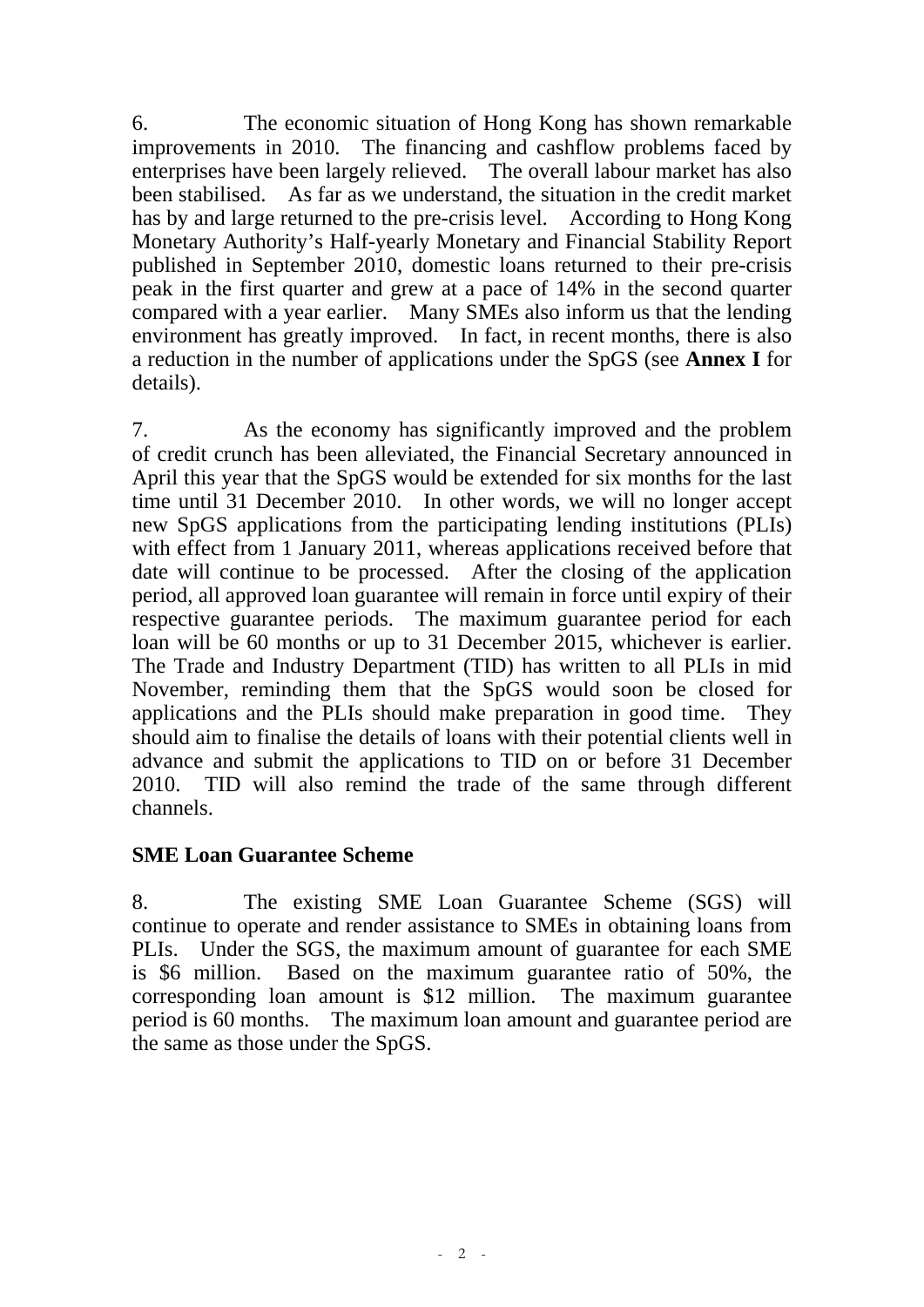9. Since the introduction of the SGS in 2001, the Government has from time to time reviewed its parameters having regard to the needs of SMEs. To cope with the changing economic environment, the SGS has been enhanced many times in terms of the usage of the loan, guarantee ceiling, maximum guarantee period and total guarantee commitment (details of which are set out at **Annex II)**. In fact, the guarantee ceiling has been increased by six times, from \$1 million initially to \$6 million at present, and the maximum guarantee period has been extended from 2 to 3 years initially to 5 years at present. The total guarantee commitment has also been raised by over three times.

10. We last introduced a series of enhancement measures<sup>1</sup> in November 2008 to provide SMEs with more support and flexibility in using loans. These enhancement measures were well-received by the trade. Following the enhancement, the number of applications received has increased two to three fold (see **Annex I** for details). It reflects that the enhancement measures can effectively address the needs of the trade.

11. As at end October 2010, the amount of guarantee approved under the SGS is \$14.9 billion. We would continue to closely monitor the utilisation of the scheme as well as the needs of the trade, so as to provide continual support to SMEs.

## **Market-based Loan Guarantee Scheme**

12. In response to suggestions from the market, the Hong Kong Mortgage Corporation Limited is studying the feasibility of launching a market-based loan guarantee scheme for SMEs (including all non-listed enterprises) to provide sustainable support for SME loan financing through the Authorised Institutions in Hong Kong. The scheme would draw reference to the key features of the SpGS, with appropriate adaptation to provide more coverage and flexibility. The introduction of this market-based scheme is expected to complement the SGS in encouraging the Authorised Institutions to extend sustainable financing for the SMEs in Hong Kong.

-

<sup>&</sup>lt;sup>1</sup> We introduced the following enhancement measures in November 2008:

<sup>(</sup>a) removing the guarantee sub-ceilings for the Business Installations and Equipment Loan and Working Capital Loan, while the overall maximum amount of guarantee for each SME is maintained at \$6 million (i.e. a loan amount of \$12 million) ;

<sup>(</sup>b) extending the maximum guarantee period for Working Capital Loan from two years to five years;

<sup>(</sup>c) allowing each SME to recycle the guarantee once after it has fully paid up the loan backed up by the guarantee (i.e. each SME will be able to obtain a maximum amount of loan of \$24 million); and

<sup>(</sup>d) increasing the indicative ceiling of guarantee exposure for each PLI from \$1.25 billion to \$1.5 billion in order to provide more "quota" for the PLIs in granting loans.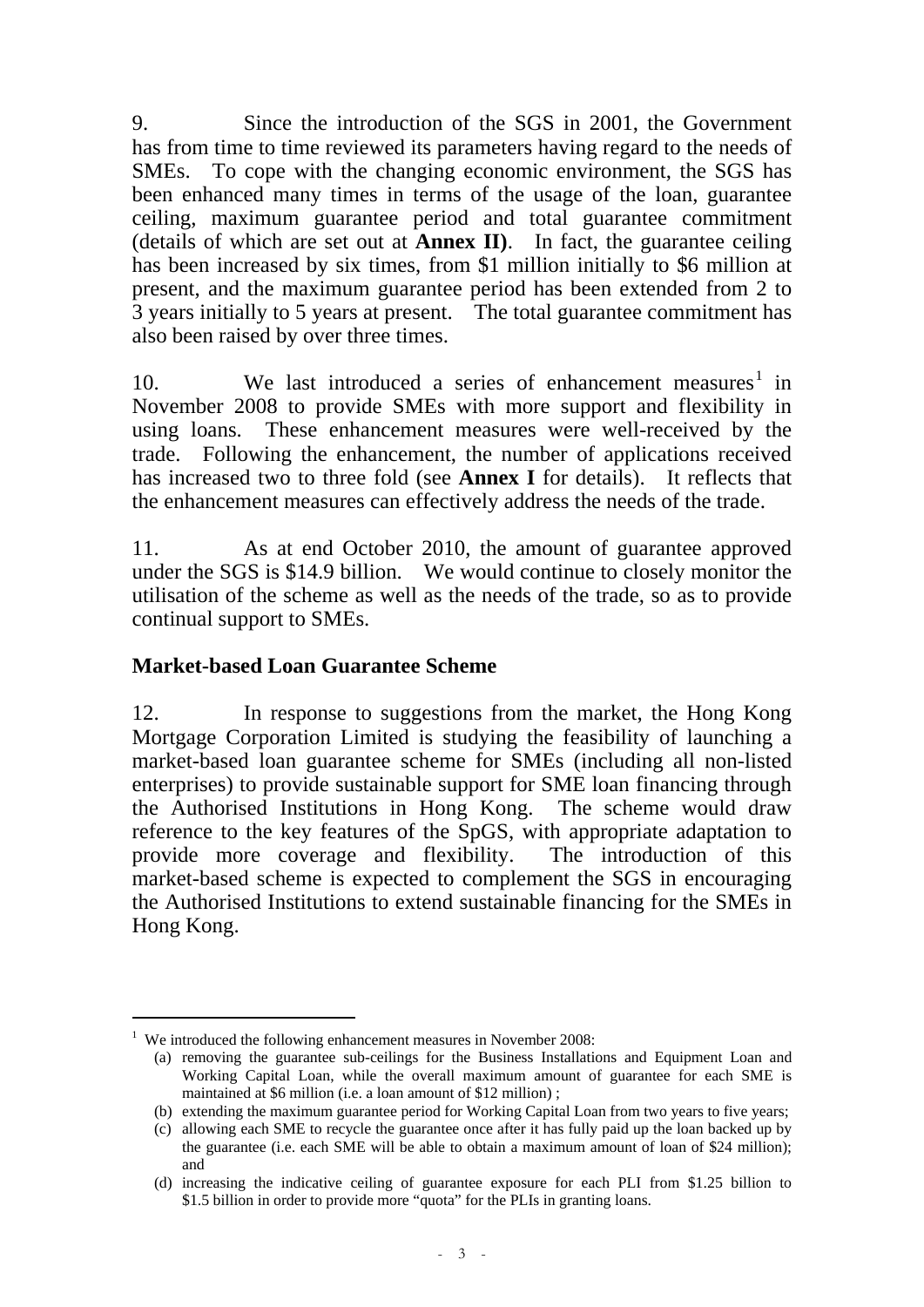# **The Hong Kong Export Credit Insurance Corporation (ECIC)**

13. In view of the fact that many Hong Kong enterprises have relocated production processes outside Hong Kong and set up subsidiaries in the Mainland or overseas, we consider that ECIC could extend its insurance coverage to support our enterprises in tapping overseas and the Mainland markets. After careful study and discussions with the Government, ECIC considers that it could extend insurance coverage to contracts between Hong Kong enterprises' wholly owned subsidiaries and their buyers. The extension would offer Hong Kong enterprises better credit risks protection when developing businesses in new markets. ECIC is now working on the implementation details and will consult the Members of its Advisory Board on 16 November 2010. It is expected that the new arrangements could commence early next year. We hope that this new measure could further assist SMEs in their trade financing and risk management.

# **Other Support Measures for SMEs**

-

14. The "SME Export Marketing Fund"<sup>2</sup> (EMF) and "SME Development Fund"<sup>3</sup> (SDF) of TID have been well received by the SMEs. We intend to seek approval from the Finance Committee of the Legislative Council for allocating an additional \$1 billion to these two funding schemes in mid 2011 to provide SMEs with continual support in export promotion and enhancing their competitiveness.

15. The Government has been monitoring market needs closely, so as to ensure that the funds can effectively support the development of SMEs. In the past few years, we have adjusted the coverage of the funds having regard to the needs of the trade. We would continue to keep in view the needs of the trade. For instance, some SMEs are seeking to build their own brands and develop emerging markets. In the coming year, we will encourage eligible applicants to utilise the SDF to initiate projects that could empower SMEs in brand-building and developing emerging markets in the Mainland and overseas.

<sup>&</sup>lt;sup>2</sup> The EMF was set up in 2001 to provide grants for SMEs' participation in export promotion activities, including exhibitions and business missions, and placing advertisement on printed trade publications and eligible websites targeting export markets. For each successful application, the maximum amount of grant is 50% of the total approved expenditures, subject to a ceiling of \$50 000. The maximum cumulative amount of grant an SME may obtain is \$150 000.

<sup>&</sup>lt;sup>3</sup> The SDF aims at providing financial support to non-profit-distributing organisations, such as trade and industrial organisations, professional bodies or research institutes to carry out projects which aim at enhancing the competitiveness of SMEs in general or in specific sectors. The maximum amount of funding support for each approved project is 90% of the total project expenditure, subject to a ceiling of \$2 million.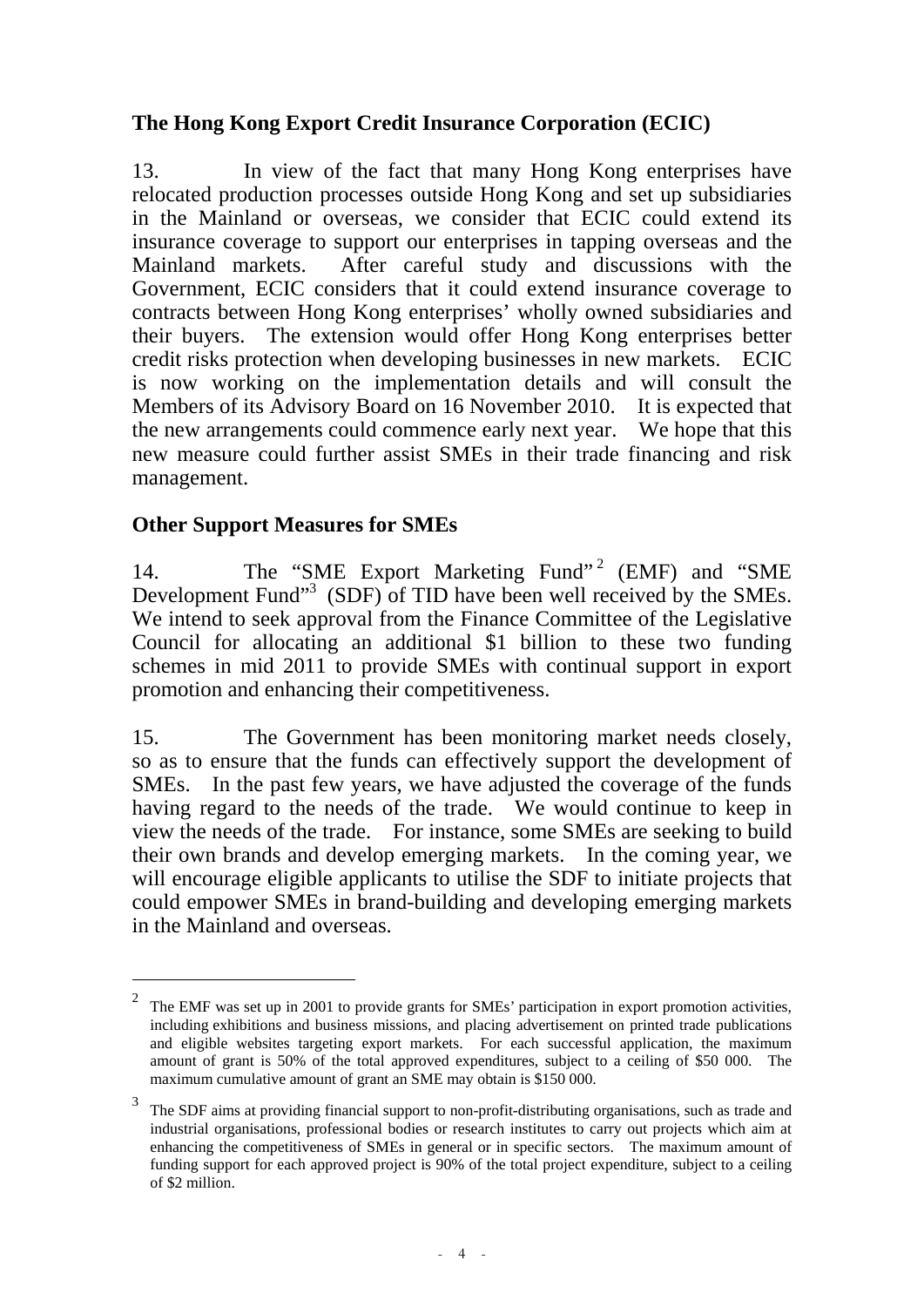16. In addition, the Support and Consultation Centre for SMEs (SUCCESS) run by TID provides SMEs with free and accessible information and consultation services. SUCCESS organises seminars, workshops and other activities regularly to help SMEs enhance their knowledge and entrepreneurial skills. It also introduces to SMEs useful business strategies and skills relating to survival in adversities and turning crises into opportunities. Through its "Meet-the-Advisors" Business Advisory Service, SUCCESS arranges SMEs (including business start-ups) to meet with experts of various sectors to receive free advice and suggestions. SUCCESS also operates an SME Mentorship Programme which matches SME entrepreneurs with accomplished businessmen as mentors. Through this service, SMEs can learn from and be guided by their mentors through one-on-one counselling during a 12-month mentorship period.

17. The Government has also launched a number of programmes to help enterprises to raise their competitiveness through enhancing product design and applied research. The Government set up the Innovation and Technology Fund (ITF) in 1999 to finance projects that contribute to innovation or technology upgrading in our industries. The ITF has so far approved over 2 200 projects with a total funding of \$5.5 billion. One of the funding programmes under the ITF is the Small Entrepreneur Research Assistance Programme (SERAP) targeted at assisting entrepreneur engaged in technology business. It provides pre-venture capital stage financing to support these entrepreneurs and technology companies<sup> $4$ </sup> to undertake applied R&D that can be introduced into the commercial market within two years' time. A grant of up to \$4 million will be provided on a dollar-for-dollar matching basis per approved project. From January to October 2010, 16 new R&D projects have been approved under SERAP with a total funding of \$24.21 million.

18. The Government launched the Research and Development Cash Rebate Scheme on 1 April this year, under which enterprises conducting applied R&D projects with the support of the ITF or in partnership with local designated research institutions will enjoy a cash rebate equivalent to 10% of their investments. As at end of October 2010, the Innovation and Technology Commission received 144 applications for cash rebate of some \$4.87 million.

# **Commerce and Economic Development Bureau Trade and Industry Department November 2010**

-

<sup>&</sup>lt;sup>4</sup> The companies should have less than 100 employees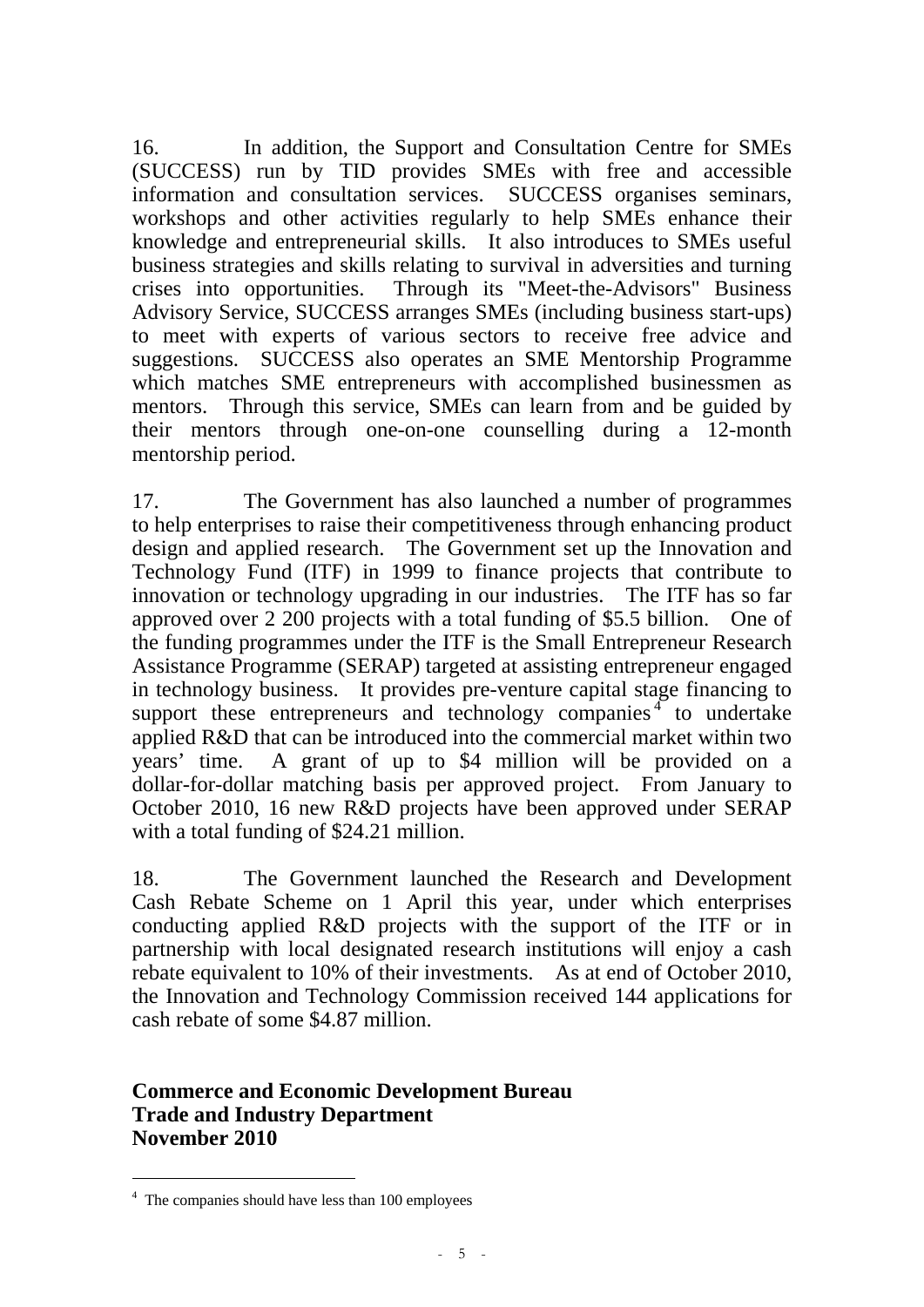## **Annex I**

#### **Number of Applications Received under the Special Loan Guarantee Scheme (SpGS) and SME Loan Guarantee Scheme (SGS)**  (January 2008 to October 2010)

|                                                       |      | <b>Month</b> | $Sp\overline{GS}$        | <b>SGS</b>       |
|-------------------------------------------------------|------|--------------|--------------------------|------------------|
|                                                       | 2008 | January      |                          | $\overline{112}$ |
|                                                       |      | February     |                          | 62               |
|                                                       |      | March        |                          | 82               |
| Implementation<br>of enhancement<br>measures for SGS. |      | April        |                          | 148              |
|                                                       |      | May          |                          | 156              |
|                                                       |      | June         | ۰                        | 152              |
|                                                       |      | July         | -                        | 165              |
|                                                       |      | August       | $\overline{\phantom{0}}$ | 119              |
|                                                       |      | September    |                          | 134              |
|                                                       |      | October      |                          | $\overline{55}$  |
|                                                       |      | November     |                          | $\overline{97}$  |
| Introduction of<br>SpGS                               |      | December     | 161                      | 402              |
|                                                       | 2009 | January      | 1 0 7 4                  | 316              |
|                                                       |      | February     | 1874                     | 115              |
|                                                       |      | March        | 2 4 8 4                  | 123              |
|                                                       |      | April        | 2 100                    | $\overline{115}$ |
|                                                       |      | May          | 2091                     | 114              |
|                                                       |      | June         | 2988                     | 114              |
|                                                       |      | July         | 4 0 23                   | 87               |
|                                                       |      | August       | 3 2 9 5                  | 65               |
|                                                       |      | September    | 2713                     | 64               |
|                                                       |      | October      | 1858                     | 42               |
|                                                       |      | November     | 1621                     | 52               |
|                                                       |      | December     | 1649                     | 76               |
|                                                       | 2010 | January      | 1694                     | 80               |
|                                                       |      | February     | 1 271                    | 72               |
|                                                       |      | March        | 1684                     | 121              |
|                                                       |      | April        | 1 3 2 9                  | 94               |
|                                                       |      | May          | 1 2 8 9                  | 86               |
|                                                       |      | June         | 1 2 3 6                  | 70               |
|                                                       |      | July         | 831                      | 88               |
|                                                       |      | August       | 930                      | 82               |
|                                                       |      | September    | 844                      | 81               |
|                                                       |      | October      | 742                      | 68               |
|                                                       |      | Total:       | 39 781                   | 3809             |